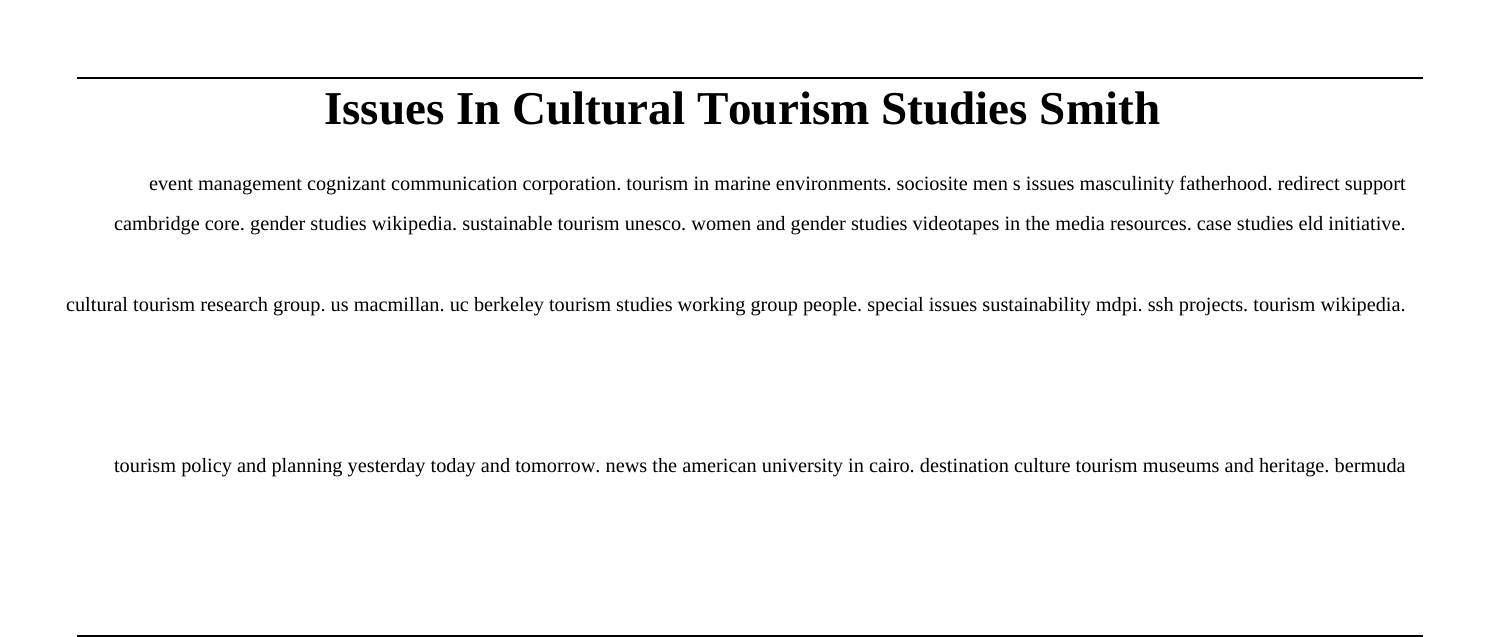employment conditions for newcomers. park histories park history program national park service

### *Event Management Cognizant Communication Corporation*

*June 24th, 2018 - Event Management Previously Published As Festival Management Amp Event Tourism Editor Kenneth Backman Volume 22 2018 ISSN 1525 9951 E ISSN 1943 4308*''**Tourism In Marine Environments** June 20th, 2018 - Aims Amp Scope Tourism In Marine Environments Official Journal International Coastal And Marine Tourism Society ICMTS Www

Coastalmarinetourism Org Is An Interdisciplinary Journal Dealing With A Variety Of Management Issues In Marine Settings'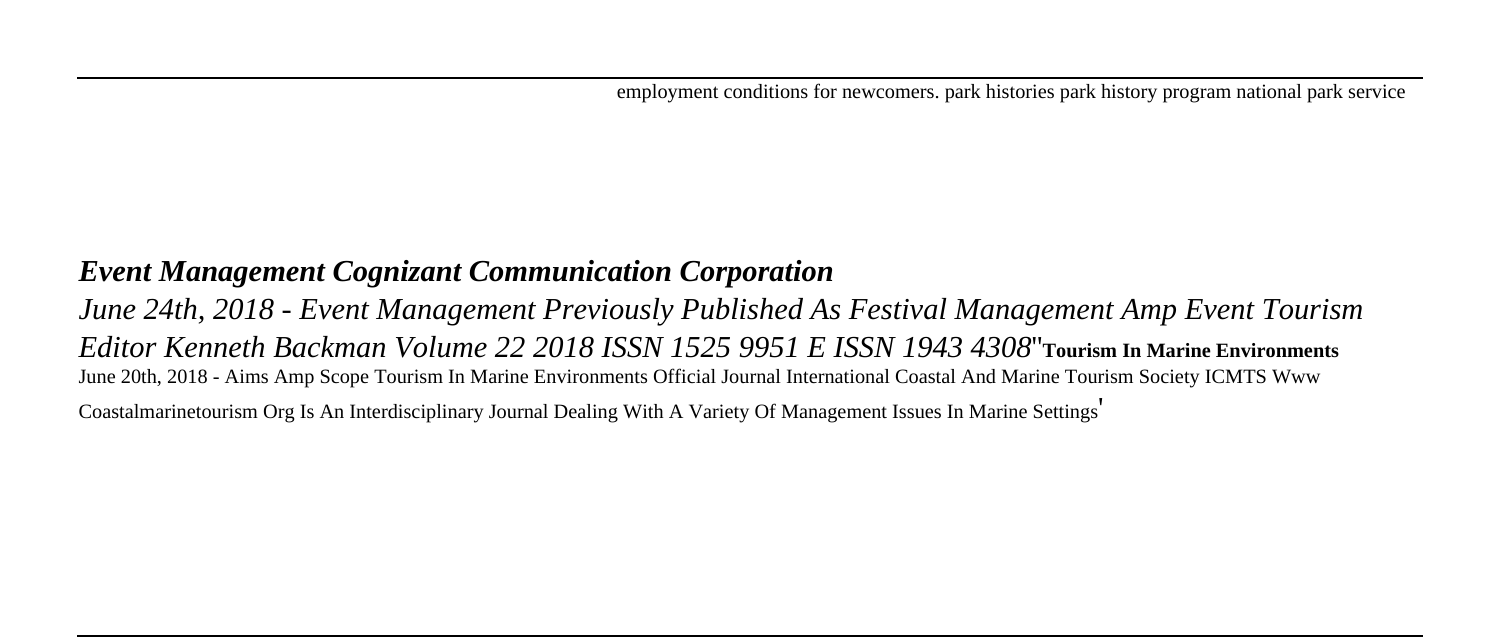#### '**SocioSite Men S Issues Masculinity Fatherhood**

June 13th, 2018 - Annotated Selection Of Sociological Resources On Men S Issues Masculinity Domestic Violence Amp Fatherhood Editor Dr Albert Benschop University Of Amsterdam'

### '**redirect support cambridge core**

**april 20th, 2018 - we use cookies to distinguish you from other users and to provide you with a better experience on our websites close this message to accept cookies or find out how to manage your cookie settings**'

'**Gender Studies Wikipedia**

June 23rd, 2018 - Anthropology Archaeology Architecture Art Art Criticism Literary Criticism Film Theory Biology Composition Studies Criminology Pathways

Perspective Economics'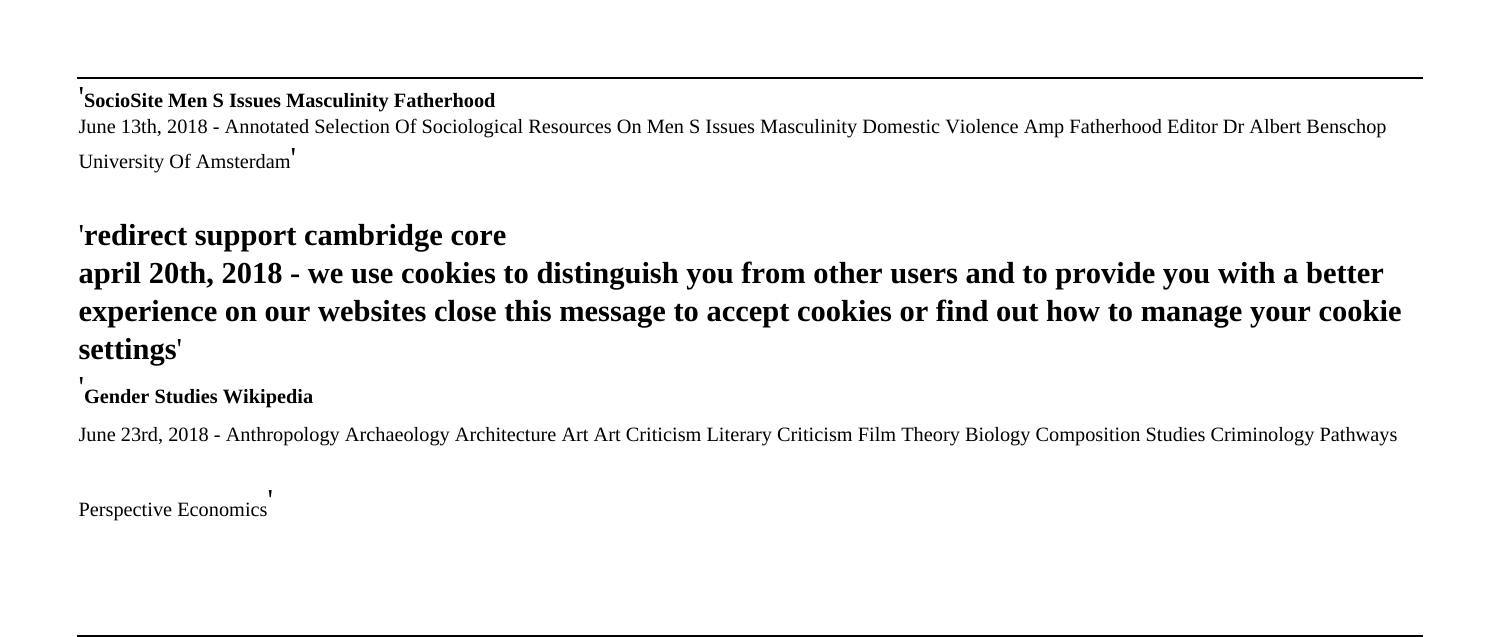#### '**SUSTAINABLE TOURISM UNESCO**

## **JUNE 23RD, 2018 - WE RECOGNISE THAT THE ATTRACTION OF THIS ISLAND IS REDUCED BY OVERCROWDING AS TRAFFIC MULTIPLIES ATTRACTION LESSENS TOURISTS ADD TO TRAFFIC AS NOISE INCREASES ATTRACTION DECREASES TOURISTS CONTRIBUTE TO NOISE AS SOCIAL AND CULTURAL INSTABILITY RISE ATTRACTION FALLS TOURISM SHAKES OUR CULTURAL STABILITY**'

#### '**Women and Gender Studies Videotapes in the Media Resources**

June 22nd, 2018 - Women and Gender Studies Videotapes in the Media Resources Center UC Berkeley''**Case Studies ELD Initiative**

June 21st, 2018 - Please find a list of our global and regional case studies below To access the country specific case studies please click on the round beige scientific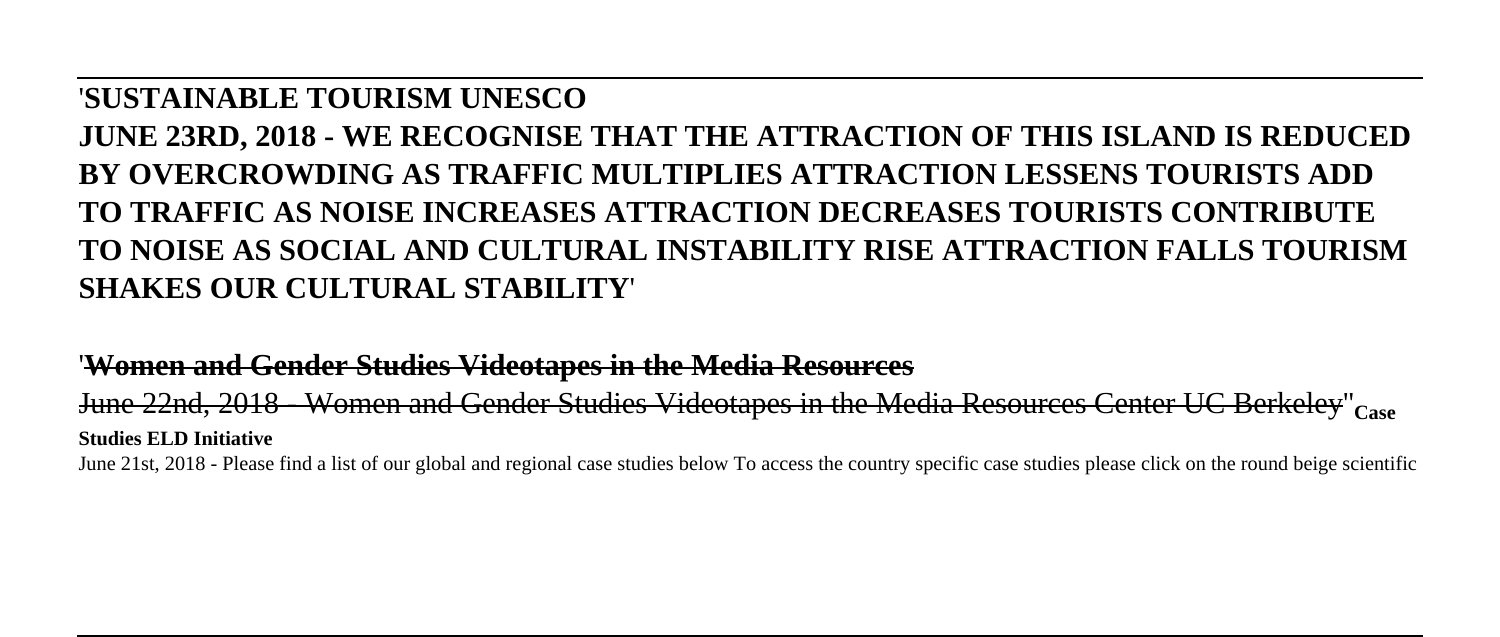case studies blue business case studies or beige blue scientific and business case studies icons directing you to a list of case studies of the chosen<br><sub>country</sub> *CULTURAL TOURISM RESEARCH GROUP JUNE 20TH, 2018 - INTRODUCTION GREG RICHARDS NHTV UNIVERSITY OF APPLIED SCIENCES THE NETHERLANDS THE CULTURAL TOURISM RESEARCH GROUP CTRG HAS OVER THE PAST 20 YEARS UNDERTAKEN NEARLY 40 000 VISITOR SURVEYS AND PRODUCED A NUMBER OF PUBLICATIONS MOST OF WHICH CAN BE FOUND IN THE ATLAS PUBLICATION LIST*''**us macmillan** june 23rd, 2018 - founded in 1843 macmillan publishers is one of the largest global trade book publishers and home to numerous bestselling and award winning fiction nonfiction and children $\hat{a} \in \mathbb{N}$  books from st martin $\hat{\mathbf{x}} \in \mathbb{R}^N$  press tor books farrar straus amp giroux henry holt picador flatiron books celadon books and macmillan audio'

'**uc berkeley tourism studies working group people**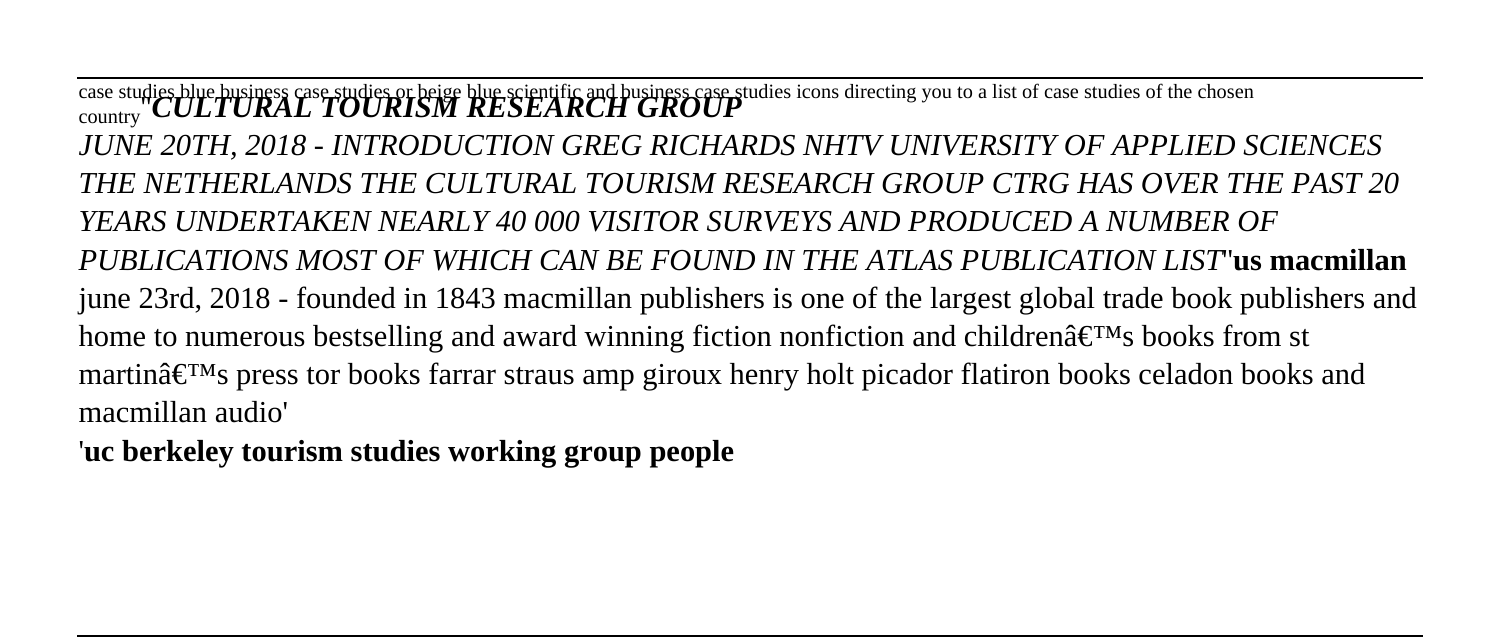june 14th, 2018 - the tourism studies working group is a forum in which faculty and graduate students from a range of disciplines exchange ideas present works in progress and receive feedback on tourism and travel research'

## '**SPECIAL ISSUES SUSTAINABILITY MDPI**

# JUNE 23RD, 2018 - SUSTAINABILITY AN INTERNATIONAL PEER REVIEWED OPEN ACCESS JOURNAL!

#### '**SSH Projects**

June 23rd, 2018 - We Have Completed More Than 1 000 Architectural Projects And Are Ranked 3rd Best In Construction In The Middle East By World

Architecture Magazine And Amongst The Top 100 Architects In The World''**TOURISM WIKIPEDIA**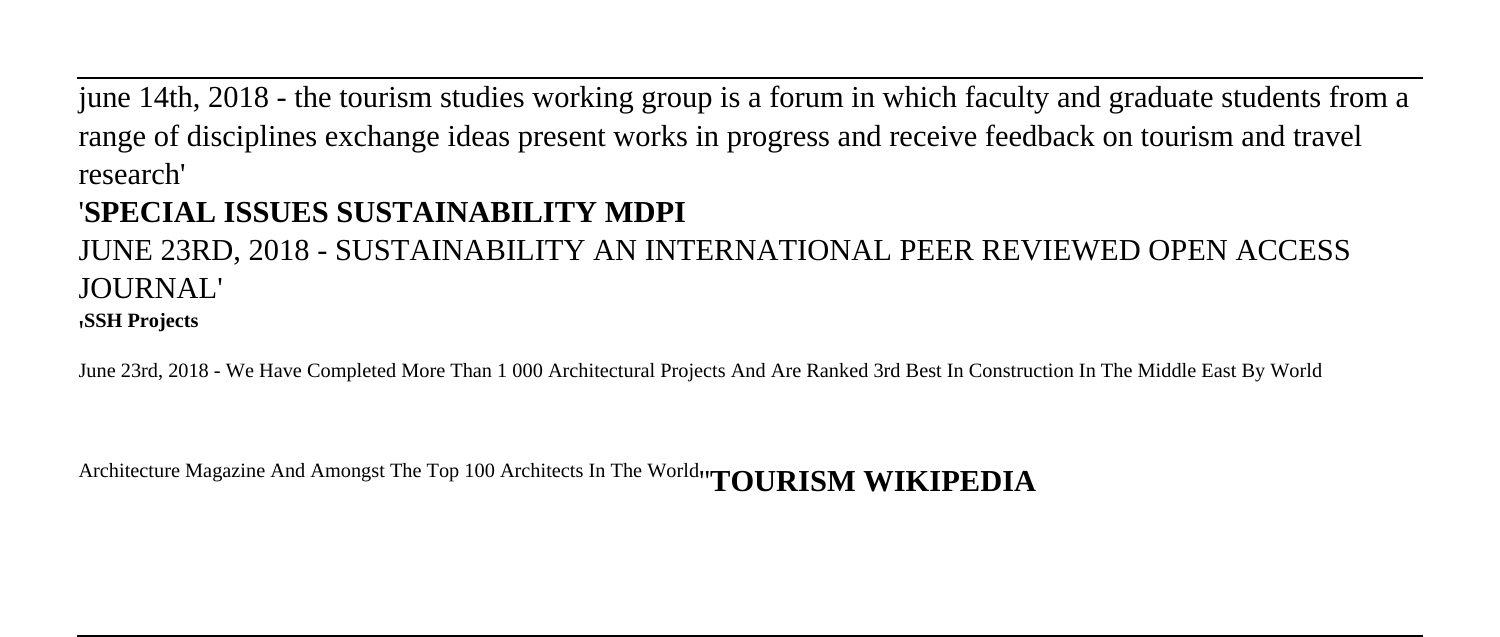**JUNE 21ST, 2018 - TOURISM HAS BECOME AN IMPORTANT EVEN VITAL SOURCE OF INCOME FOR MANY REGIONS AND EVEN ENTIRE COUNTRIES THE MANILA DECLARATION ON WORLD TOURISM OF 1980 RECOGNIZED ITS IMPORTANCE AS AN ACTIVITY ESSENTIAL TO THE LIFE OF NATIONS BECAUSE OF ITS DIRECT EFFECTS ON THE SOCIAL CULTURAL EDUCATIONAL AND ECONOMIC SECTORS OF NATIONAL SOCIETIES AND ON**'

'**tourism policy and planning yesterday today and tomorrow**

**november 15th, 2007 - tourism policy and planning yesterday today and tomorrow david l edgell sr maria delmastro allen jason swanson ginger smith on amazon com free shipping on qualifying offers**' '**NEWS THE AMERICAN UNIVERSITY IN CAIRO**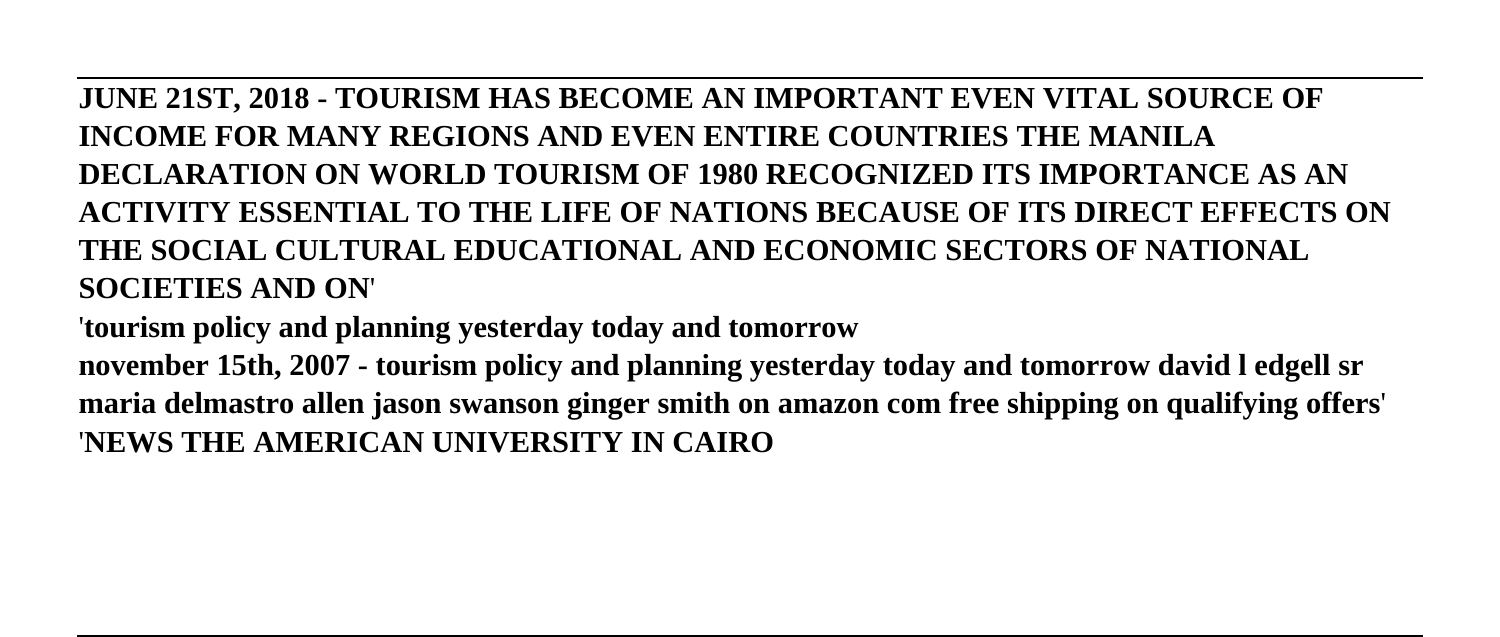## **JUNE 24TH, 2018 - NEWS AT THE AMERICAN UNIVERSITY IN CAIRO FIND OUT WHAT IS HAPPENING IN EGYPT S GLOBAL UNIVERSITY**' '**Destination Culture Tourism Museums And Heritage**

September 4th, 1998 - Destination Culture Tourism Museums And Heritage Barbara Kirshenblatt Gimblett On Amazon Com FREE Shipping On Qualifying Offers Destination Culture Gt Takes The Reader On An Eye Opening Journey From Ethnological Artifacts To Kitsch''**BERMUDA EMPLOYMENT CONDITIONS FOR NEWCOMERS** JUNE 24TH, 2018 - BERMUDA EMPLOYMENT CONDITIONS FOR NEWCOMERS EMPLOYERS WILL WELCOME YOU BUT THERE ARE STRICT

GOVERNMENT RESTRICTIONS FOR NON CITIZENS ON THIS 21 SQUARE MILE ISLAND'